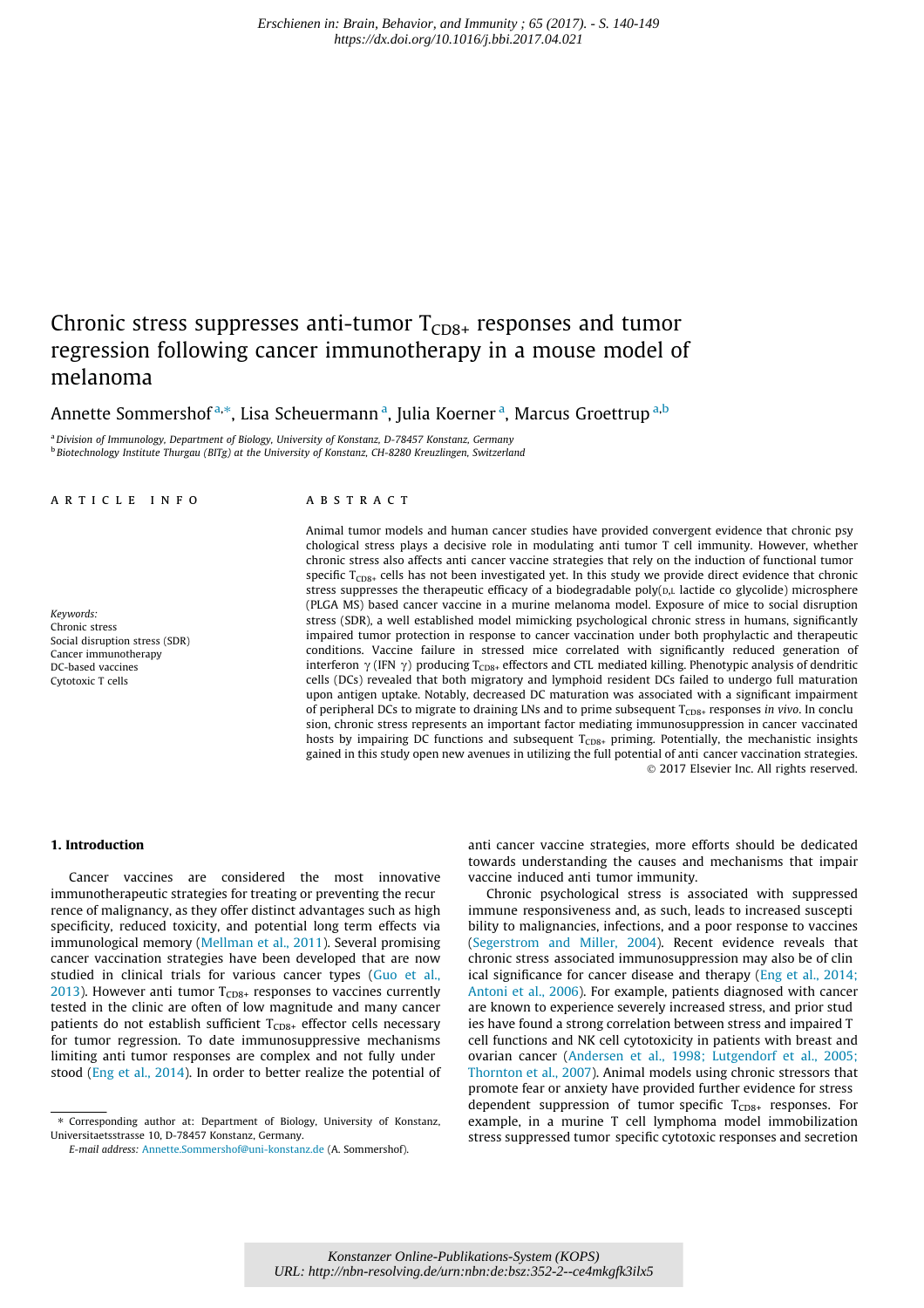of interferon  $\gamma$  (IFN  $\gamma$ ), accompanied by an accelerated tumor pro gression (Frick et al., 2009). Moreover, neuroendocrine stress mediators such as noradrenaline and adrenaline have been shown to inhibit in vitro generation of tumor specific cytotoxic T cells to transplanted MO 5 syngeneic tumors (Kalinichenko et al., 1999).

Apart from the cancer setting, we and others have shown that chronic stress in mice leads to significant dysregulations of T cell functions such as impaired cytotoxicity, decreased cytokine pro duction, and a loss of the proliferative capacity upon T cell receptor (TCR) engagement (Sommershof et al., 2011). These effects ulti mately result in diminished anti viral  $T_{CD8+}$  responses following infection (Sommershof et al., 2011; Elftman et al., 2010) and vacci nation (Nezam et al., 2015; Tournier et al., 2001). Whether such stress dependent T cell impairment also affects anti cancer vaccine strategies relying on the induction of functional tumor specific  $T_{CDS+}$  cells has not been investigated yet.

Our present study was designed to investigate the effects and the mechanistic basis of chronic stress affecting a dendritic cell (DC) based cancer vaccine. As an efficient strategy to deliver vac cine components to DCs we utilized biodegradable microsphere  $(MS)$  prepared from poly $(p,L)$  lactic co glycolic acid, PLGA) that are biocompatible and biodegradable polymers that have FDA approval for human use (Waeckerle Men and Groettrup, 2005). The main advantages of using PLGA MS as a cancer vaccine is that they provide a non toxic, protective vehicle for co delivery of anti gens and adjuvants that can be released over a sustained period of time. In addition, these particles are efficiently internalized by pro fessional APCs, known as dendritic cells (DCs) which are of partic ular importance as DCs are potent initiators of antigen specific cytotoxic  $T_{CD8+}$  lymphocyte (CTL) responses. Subcutaneous immu nization of mice using PLGA MS particles encapsulated with the tumor associated antigen ovalbumin (OVA) efficiently induces potent and sustained anti tumor  $T_{CD8+}$  responses (Schlosser et al., 2008) towards the OVA derived SIINFEKL peptide and long term protection against B16 expressing OVA melanoma (Mueller et al., 2011), providing a convenient model to evaluate the modulation of anti tumor immunity. In this tumor model we exposed mice to social disruption stress (SDR), a well established model of chronic stress (Avitsur et al., 2001; Stark et al., 2001) that mimics stress induced neuroendocrine responses in humans. Here, we report that chronic stress significantly impairs vaccine responses and tumor protection in a subcutaneous B16 OVA melanoma model through the suppression of SIINFEKL specific  $T_{CD8+}$  effectors. We further show that the compromised  $T_{CD8+}$  generation is due to an impaired ability of vaccine targeted DCs to infiltrate the drain ing lymph nodes (dLN) and to prime subsequent tumor specific  $T<sub>CDB+</sub>$  responses. These findings highlight the critical role of chronic stress in modulating anti tumor  $T_{CD8+}$  responses and implicate DCs as main targets of stress in vivo.

## 2. Materials and methods

## 2.1. Animals

Male  $C57BL/6$  mice  $(H 2<sup>b</sup>)$  were originally obtained from Charles River Laboratories. B6.PL (Thy1.1) congenic mice bearing the allelic variant of Thy1 (CD90) were obtained from The Jackson Laboratory (Bar Harbor, ME) and used in adoptive transfer experi ments (Experiment 3b). OT I mice were obtained from Dr. Ying Waeckerle Men (University of Zurich, Switzerland). Experimental mice were used at 7 8 weeks of age and were kept in a pathogen free facility on a 12/12 h light/dark cycle with ad libitum access to food and water. Both stressed and control mice were housed in groups of 5 mice per cage. All animal experiments were approved by the reviewing board of Regierungspräsidium Freiburg.

# 2.2. Stress procedure

The social disruption (SDR) procedure was described elsewhere and has been shown to induce chronic social stress in mice (Avitsur et al., 2001; Stark et al., 2001). The stress paradigm is based on the disruption of an established social hierarchy of group housed male mice (residents) which is experimentally induced by daily con frontations with an unfamiliar aggressive intruder mouse. A dom inant intruder, previously screened for aggressive behavior, was introduced into the resident's cage for 2 h daily over a period of six consecutive days. To prevent habituation, a different aggressor was used for each stress cycle. The stress procedure always started at the beginning of the dark period when animals display increased activity and naturally rising glucocorticoid levels. Control mice were left undisturbed in their home cages throughout the entire experiment. SDR mice were carefully inspected after each stress cycle and mice that displayed bite wounds were taken out of the experiments.

#### 2.3. Preparation of PLGA MS

MS were prepared from 14 kDa PLGA 50:50 carrying hydroxyl and carboxyl end groups (Resomer RG502H, Boehringer Ingelheim, Ingelheim, Germany). The antigens and TLR ligands were microen capsulated by spray drying as described elsewhere (Sabado and Bhardwaj, 2015). Briefly, 50 mg ovalbumin (Grade V, Sigma) and 5 mg CpG oligodeoxynucleotides with a phosphorothioate back bone (CpG ODN 1826, Microsynth, Switzerland) (MS Ova/CpG) or 0,5 mg polyinosinic polycytidylic acid (poly(I:C) (Calbiochem, VWR, Switzerland) (MS polyI:C) were dissolved in 0.5 ml 0.1 M NaHCO3 (aqueous phase) and mixed with 1 g of PLGA dissolved in 20 ml of dichloromethane (organic phase), emulsified by ultra sonication and immediately spray dried (Büchi, Mini Spray Dryer 191) at a flow rate of 2 ml/min and inlet/outlet temperatures of 40/37  $\degree$ C. Immediately before use PLGA MS were dispersed in PBS by ultrasonication for 30 s.

#### 2.4. Tumor cell line and tumor inoculation

The B16 melanoma is a tumor of spontaneous origin in C57BL/6 mice. The OVA transfectant of the C57Bl/6 derived B16 melanoma, MO 5, was originally generated by transfection of B16 melanoma with plasmid pAc neo OVA and was kindly provided by Dr. Antje Heit (LMU Munich). MO 5 cells were maintained at 37  $\degree$ C and 5% CO2 in DMEM media supplemented with GlutMAX, 10% FCS, 100 U/ml of penicillin/streptomycin and 0.4 mg/ml G148 to maintain OVA expression. Cells were split two days prior to subcutaneous injection to ensure consistent growth. For the inoculation of mice, a number of 5  $\times$  10<sup>5</sup> MO 5 cells, which we titrated to yield optimal tumor growth, were injected subcutaneously into the right flank.

## 2.5. Tumor immunization

Mice were immunized either with a mixture of 5 mg PLGA MS, containing ovalbumin (OVA) (250  $\mu$ g) and CpG ODN (25  $\mu$ g) (MS Ova/CpG) and 5 mg PLGA MS containing polyI:C  $(2.5 \mu g)$  (MS polyI:C) or the corresponding amounts of OVA, CpG ODN, and polyI:C in PBS:IFA (1:1) (in IFA). Control mice were either treated with empty MS (empty) or left untreated (naïve). All injections were performed by subcutaneous injection in the base of the tail in a total volume of  $200 \mu l$ .

#### 2.6. Immunization with  $CD11c^+$  DCs

The capacity of CD11c<sup>+</sup> DCs to activate SIINFEKL specific  $T_{CD8+}$ cells in vivo was assessed. On day three after PLGA MS OVA immu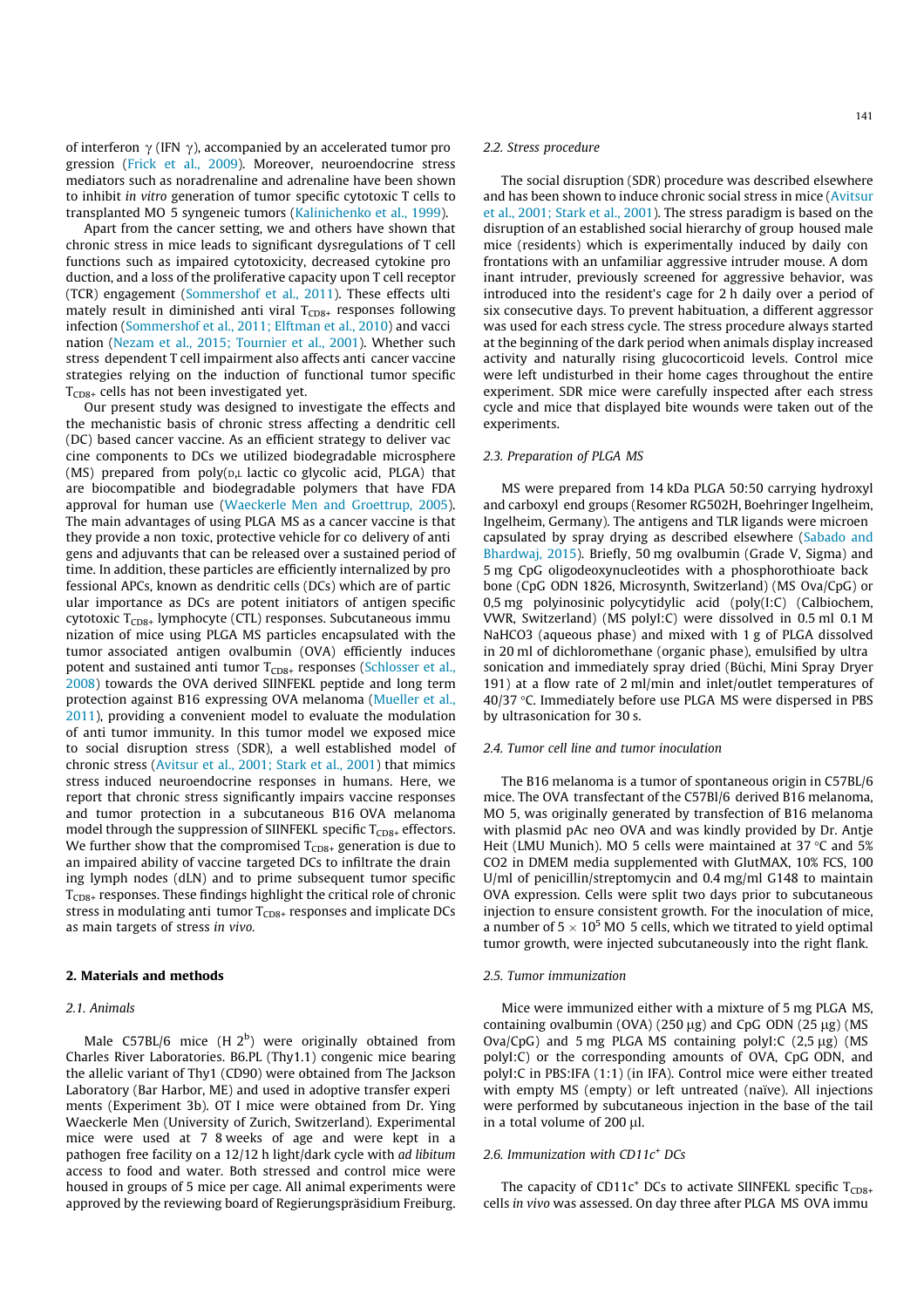nization, spleens were collected and CD11c positive DCs were enriched by positive selection using a  $CD11c<sup>+</sup>$  Cell Isolation Kit (Miltenyi Biotec, Germany). Subsequently, OT I recipient mice were immunized by intravenously transfer of  $4 \times 10^6$  sorted  $CD11c<sup>+</sup>$  cells. For some experiments sorted CD11 $c<sup>+</sup>$  cells were externally pulsed with  $1 \times 10^6$  M SIINFEKL peptide for 1 h at 37 °C before adoptive transfer. Five days after  $CD11c^{+}$  transfer, spleens from OT I mice were removed and splenocytes were ana lyzed for SIINFEKL specific  $T_{CD8+}$  generation by performing an intracellular cytokine staining (ICS) for IFN  $\gamma$ .

#### 2.7. Adoptive T cell transfer

To better understand the mechanisms of impaired CTL responses in SDR mice, Thy1.1 transgenic B6.PL mice were used as SDR mice to monitor proliferation of i.v. transferred SIINFEKL specific OT I donor T cells in vivo. In this model transferred Thy1.2+  $T_{CD8+}$  cells are identified by flow cytometric analysis using mAb to discern allotypic differences between TCR transgenic mice and donor mice in the cell surface molecule Thy1. Briefly, Thy1.1 mice were subjected to six days of SDR and were subsequently vac cinated with PLGA MS OVA/CpG and MS polyI:C as detailed previ ously (Mueller et al., 2011). On day three post immunization, splenocytes from naïve OT I donor mice were magnetically sorted by positive selection using a CD8a+ T Cell Isolation Kit II (Miltenyi Biotec, Germany) and cells were labeled with 10  $\mu$ M carboxyfluo rescein diacetate succinimidyl ester (CFSE).  $5\times10^6$  purified T $_{\text{CD8+}}$ cells were intravenously (i.v.) transferred into SDR or control Thy1.1 recipient mice which had been immunized with PLGA MS OVA 3 days before. 44 h after the transfer, spleen cells were collected and the proliferation of transferred OT I Thy1.2 cells was measured via CFSE dilution by flow cytometry.

#### 2.8. In vivo cytotoxicity assay

To determine the cytolytic activity of OVA specific CD8<sup>+</sup> T cells in vivo, killing of epitope specific CFSE labeled transferred target cells was investigated. Briefly, syngeneic naive C57BL/6 spleno cytes were used as target cells and pulsed for 1 h at 37  $\degree$ C with SIINFEKL peptide at  $2 \mu$ M in RPMI medium or were incubated without peptide. Cells were washed twice with PBS and were labeled with either 5  $\mu$ M CFSE (SIINFEKL pulsed; CFSE<sup>high</sup> cells) or 0.5  $\mu$ M CFSE (unpulsed, CFSE<sup>lo</sup> cells) by incubation for 10 min at 37 °C in PBS 0.1% FCS. A mixture of  $5x10^6$  CFSE<sup>high</sup> and  $5x10^6$  $CFSE^{lo}$  cells was injected intravenously into day 5 immunized con trol and SDR mice. Splenocytes of recipient mice were analyzed 18 h later for quantification of CFSE- labeled cells. The percentage of specific killing was calculated by the difference between CFSE<sup>high</sup> cells and CFSE<sup>lo</sup> in immunized control and SDR vs non immunized mice.

# 2.9. In vitro Antigen Presentation assay

In order to gain mechanistic insights into the cause of the com promised ability of chronically stressed mice to prime SIINFEKL specific  $T_{CD8+}$  cells, we examined the overall capacity of isolated CD11c<sup>+</sup> cells to prime an autologous  $T_{CD8+}$  line established from OT I mice infected with a recombinant vaccinia virus (rVV) expressing SIINFEKL. Spleen cells were collected from control and SDR mice on the last day of the stress procedure. Subsequently, CD11 $c^+$  cells were enriched by positive selection using a CD11 $c^+$ Cell Isolation Kit (Miltenyi Biotec, Germany). CD11c<sup>+</sup> DCs were incubated with PLGA MS OVA/CpG at 37 $\degree$ C overnight, to allow uptake and processing of encapsulated OVA peptide. Cells were collected the next day and used as stimulator cells in an antigen presentation assay. A SIINFEKL/H 2K<sup>b</sup> specific CTL line was gener

ated from OT I mice which had been infected with rVV SIINFEKL as previously described (Basler et al., 2006) and used in the antigen presentation assay at an effector to stimulator (E:S) ratio of 1:2 and 1:1. In a second approach,  $CD11c<sup>+</sup> DCs$  were pulsed with  $10^{-7}$  M of SIINFEKL peptide for 1 h at 37 °C, washed three times with PBS and used as stimulator cells. Direct antigen presentation was measured using IFN  $\gamma$  ICS.

## 2.10. Intracellular cytokine staining (ICS) for IFN  $\gamma$

ICS was performed to quantify vaccine specific cytokine pro duction by  $T_{CD8+}$  cells. Briefly, splenocytes  $(2 \times 10^6 \text{ cells})$  were incubated in 96 well round bottom plates with  $10^{-7}$  M of SIINFEKL peptide in 100 µl IMDM/10% FCS in the presence of bre feldin A (10  $\mu$ g/ml) for 5 h at 37 °C. Cells were stained with Cy5 conjugated anti mouse CD8a (clone 53 6.7, BD PharMingen, San Diego, CA) for 20 min at 4 °C. Following fixation with 4% paraformaldehyde at 4  $\degree$ C for 5 min, cells were incubated overnight with FITC conjugated anti-mouse IFN  $\gamma$  (clone XMG1.2 BD PharMingen) in PBS containing 2% FCS and 0.1% (w/v) saponin (Sigma, Germany). The following day, samples were washed twice and acquired on a FACScan flow cytometer and analyzed using FlowJo software.

## 2.11. Pharmacologic depletion of Circulating Macrophages

Clodronate liposomes for macrophage depletion were pur chased from Nico van Rooijen (Vrije University, Amsterdam, Netherlands). Macrophage depletion was performed by intra venous and subcutaneous tail injection of 200 ml clodronate encapsulated in liposomes. This application has previously been shown to result in the depletion of macrophages in the blood, spleen, liver, bone marrow as well as the draining lymphatics (Schliehe et al., 2011). The effective depletion of macrophages was confirmed by staining of splenocytes for F4/80 and flow cytometry.

#### 2.12. Plasma corticosterone (CORT) measurement

Hormone levels in mouse plasma were measured on day 4 of the SDR procedure using enzyme linked immunosorbent assay (ELISA) method. A corticosterone ELISA kit (ADI 900 097, Enzo Life Science, NY, USA) was used according to the manufacturer's instructions. Mouse blood from Vena facialis was rapidly collected into chilled heparinized tubes and kept on ice. Plasma was drawn off after centrifugation at 2000g for 5 min at  $4^{\circ}$ C. Samples were stored at 80 °C until processing. Briefly, plasma levels of bound, unbound, and total CORT were quantified as following:  $10 \mu$ l dupli cate samples of plasma from each mouse were diluted with  $10 \mu l$ 1:100 Steroid Replacement Reagent (final concentration 1:40). This enabled measurement of bound CORT. Directly after adding the stop solution to each well, the optical density (OD) was read at 450 nm with correction at 585 nm using a microplate reader (Tecan). CORT concentrations were expressed as pg/mL of plasma after being fit to a 4 parameter logistic regression standard curve.

#### 2.13. Statistical analysis

Data are expressed as mean ± S.E.M. Means of two independent groups were analyzed using Student's t test for independent pairs. A two factor ANOVA was used to test for the effects of stress and drug treatment as well as the interaction of both factors. The level of significance was set at  $p < 0.05$ . All statistics were calculated using GraphPad InStat 3 for Windows (GraphPad Software, La Jolla,  $(A)$ .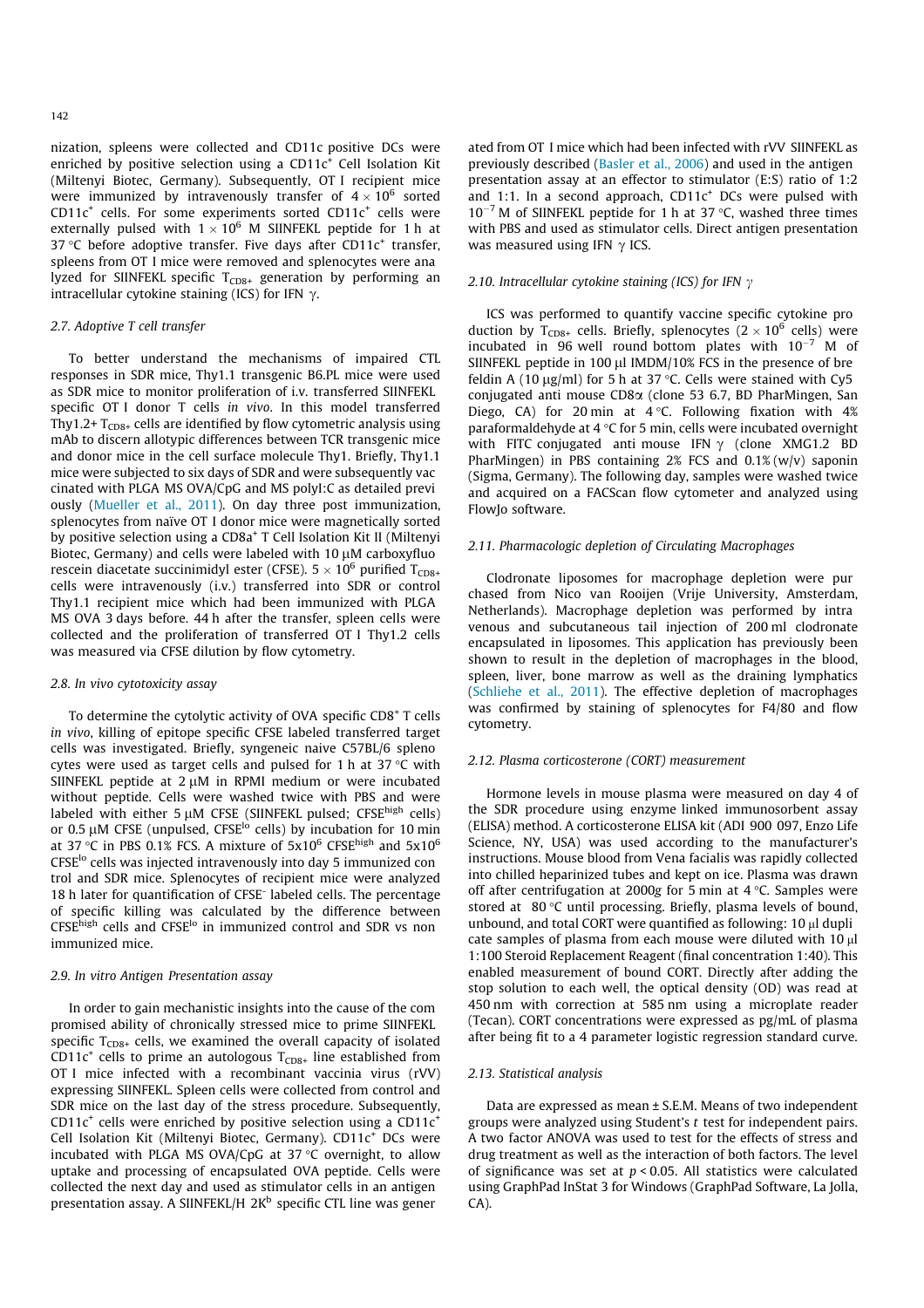## 3. Results

3.1. Chronic stress inhibits PLGA MS induced tumor protection and regression of established tumors

In order to elucidate the effects of chronic stress on the efficacy of PLGA MS based immunotherapy, we assessed the effects chronic social disruption stress on tumor growth and overall sur vival in a protective (Fig. 1A) and therapeutic (Fig. 1B) tumor set ting. As shown in Fig. 1A, stressed mice exhibited a strikingly reduced tumor protection in response to PLGA MS OVA vaccina tion relative to non stressed control mice (Control,  $n = 4$ ; SDR,  $n = 6$ ;  $p = 0.0005$ ). While immunized control mice were completely protected against the tumor challenge, SDR mice developed stea dily progressing palpable tumors and had to be euthanized between day 16 and day 24, respectively. The same outcome was observed in the therapeutic setting (Fig. 1B), in which stressed and control groups were challenged with ovalbumin expressing B16 melanoma cells (MO 5) at the onset of the SDR procedure and immunotherapy with PLGA MS OVA was started as soon as palpable tumors had occurred. PLGA MS OVA mediated rejection of MO 5 tumors was apparent in control mice between days 7 and 10 and was complete on day 14. In contrast, PLGA MS OVA immunized stressed mice could not be protected from B16 tumors and 80% died within 30 days (Fig. 1B). (Control,  $n = 5$ ; SDR,  $n = 5$ ;  $p = 0.0039$ ).

# 3.2. Vaccine specific  $T_{CD8+}$  responses are significantly reduced in chronically stressed mice

Because  $T_{CD8+}$  cells are known to play a major role in vaccine mediated tumor rejection, we determined whether chronic stress would influence the generation of tumor specific  $T_{CD8+}$  cells. Mice were exposed to social disruption stress and subsequently vacci nated with PLGA MS OVA. H 2K<sup>b</sup>/SIINFEKL tetramer staining was performed to quantify OVA specific  $T_{CD8+}$  cells in the spleen at day six post vaccination. As shown in Fig. 2A, chronic stress expo sure before PLGA MS vaccination significantly reduced the fre quency of tetramer specific  $T_{CD8+}$  cells (control: 1.6 ± 0.1%, n = 20 vs. SDR:  $0.98 \pm 0.1\%$ ,  $n = 22$ ;  $t(40) = 3.8$ ;  $p = 0.0004$ ). We further quantified IFN  $\gamma$  secreting SIINFEKL specific T<sub>CD8+</sub> cells by per forming ICS and enzyme linked immunospot (ELISpot) assays. As shown in Fig. 2, chronically stressed mice exhibit a significant reduction in the percentage (Fig. 2B, control:  $0.53 \pm 0.1\%$ ,  $n = 15$ vs. SDR:  $0.32 \pm 0.1\%$ ,  $n = 14$ ;  $t(27) = 6.2$ ;  $p = 0.0001$ ) and absolute number (Fig. 2D, control:  $346 \pm 25$ ,  $n = 5$  vs. SDR:  $147 \pm 36$ ,  $n = 5$ ;  $t(8) = 4.6$ ;  $p = 0.002$ ) of IFN  $\gamma$  producing antigen specific T<sub>CD8+</sub> cells compared to non stressed control mice. Notably, a vaccine formu lation containing a mixture of incomplete Freund's Adjuvant (IFA), OVA and CpG also induced significantly less vaccine specific  $T_{CD8+}$ cells in stressed mice (Fig. 2C, control:  $2.0 \pm 0.1$ %,  $n = 4$  vs. SDR: 1.1 ± 0.2%,  $n = 5$ ;  $t(7) = 3.5$ ;  $p = 0.01$ ), suggesting that stress induced impairment of anti tumor  $T_{CDS+}$  cell generation is also rel evant for other tumor vaccination approaches.

We next examined the effector phenotype of the generated  $T<sub>CDS+</sub>$  cells specific for the OVA peptide SIINFEKL with a particular emphasis on markers that are associated with anti tumor effector function, including CD44, the lymphocyte homing receptor CD62L and the killer cell lectin like receptor G1 (KLRG1). We found that the frequencies of  $CD62L^{low}/CD44^{high}$  cells among the tetramer positive  $T_{CDS+}$  cells were comparable between the SDR and control group (data not shown). However, the formation of terminally dif ferentiated effector  $T_{CD8+}$  cells (defined by a KLRG1<sup>+</sup> phenotype)



Fig. 1. Chronic stress inhibits PLGA-MS-induced tumor protection and regression of established tumors. Survival of tumor-bearing SDR and control mice in a (A) protective and (B) therapeutic tumor setting. C57BL/6 mice were subjected to social disruption stress or were left undisturbed in their home cages. (A) On the last day of the stress procedure, SDR and control mice were immunized with PLGA-MS-OVA/ CpG and MS polyI:C. Six days after vaccination mice were challenged with B16 melanoma expressing ovalbumin (OVA). Mice were monitored for onset of tumor development and tumor sizes were measured daily until they reached 15 mm in mean size of 2 orthogonal measurements. Control,  $n = 4$ ; SDR,  $n = 6$ , (B) On the last day of the stress procedure, SDR and control mice were challenged with MO-5 cells. Treatment of mice by PLGA-MS-OVA/CpG and PLGA-MS-polyI:C immunization was started individually as soon as palpable tumors occurred. Tumor sizes were measured daily until they reached 15 mm in mean size of 2 orthogonal measurements. Control,  $n = 5$ ; SDR,  $n = 5$ . Data are representative results from two independent experiments.

Time after tumor injection(days)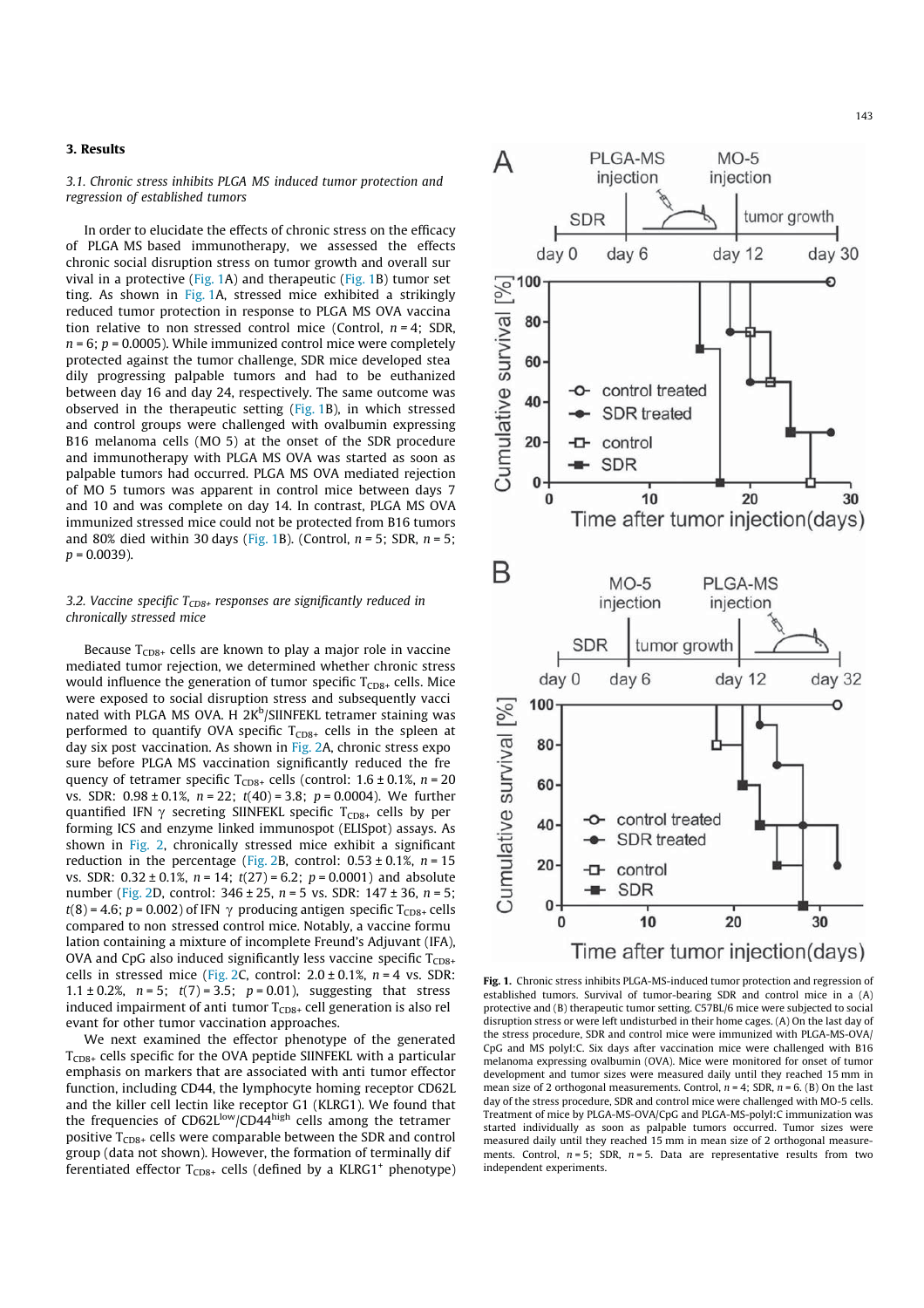

Fig. 2. Chronic stress impairs antigen-specific T<sub>CD8+</sub> effector cell generation after PLGA-MS immunization. Mice were subjected to SDR and were subsequently immunized with PLGA-MS OVA/CpG and MS polyI:C. Vaccine-specific effector T<sub>CD8+</sub> generation was analyzed in SDR (filled columns) and control (open columns) mice on day 6 post vaccination. (A) SIINFEKL-specific T<sub>CD8+</sub> cell generation was determined by H-2K<sup>b</sup>/SIINFEKL-tetramer staining. Bar graphs indicate the mean percentage of H-2K<sup>b</sup>/SIINFEKLtetramer T<sub>CD8+</sub> cells (±SEM) within the total T<sub>CD8+</sub> population. Control, n = 20; SDR, n = 22. (B, C) IFN- $\gamma$  ICS was performed to quantify the frequency of IFN- $\gamma$  secreting T<sub>CD8+</sub> cells after in vitro restimulation in the presence of SIINFEKL peptide. Bar graphs represent the mean percentage of IFN- $\gamma$  secreting T<sub>CD8+</sub> cells (±SEM) within the total T<sub>CD8+</sub> cell population after immunization with (B) PLGA-MS OVA/CpG and MS polyI:C. Control,  $n = 15$ ; SDR,  $n = 14$ , or (C) OVA, CpG and poly(I:C) in IFA, Control,  $n = 4$ ; SDR,  $n = 5$ . (D) Numbers of IFN- $\gamma$  secreting T<sub>CD8+</sub> cells were quantified by cytokine-release ELISpot assay. Bar graphs represent the mean number of IFN- $\gamma$  secreting T<sub>CD8+</sub> cells (±SEM), Control,  $n = 5$ ; SDR,  $n = 5$ . (E) On day 6 after the first immunization (Prime) and after booster immunization (Boost) cells were stained with H-2Kb/SIINFEKL tetramers and KLRG1 to assess the numbers of fully differentiated effector T<sub>CD8+</sub> cells. Bar graphs indicate the mean percentage of KLRG1<sup>+</sup> cells (±SEM) within the total H-2K<sup>b</sup>/SIINFEKL T<sub>CD8+</sub> population, Control, n = 17; SDR, n = 15. (F) In vivo CTL assay. Cytolytic activity of OVA-specific CD8<sup>+</sup> T cells was measured in day 5 immunized Control and SDR or unimmunized mice (Naïve) by flow cytometry 18 h after mice were injected with CFSE<sup>lo</sup> SIINFEKL-pulsed and CFSE<sup>high</sup> unpulsed splenocytes at a ratio of 1:1, Control, n = 9; SDR,  $n$  = 8. A representative histogram plot from each group is shown. In vivo significance is indicated with  $\degree{P} \le 0.05$ ,  $\degree{P} \le 0.01$ ,  $\degree{P} \le 0.001$ .

was significantly lower in the SDR group (Fig. 2E; control: 10.21  $\pm$  1.3%, n = 17 vs. SDR: 3.57  $\pm$  0.7%, n = 15; t(30) = 4.2;  $p = 0.0002$ ). Moreover, booster vaccination seven days after the first vaccination resulted in a pronounced increase in the propor tion of terminally differentiated KLRG1 expressing cells among tetramer positive  $T_{CD8+}$  cells. Still, the ability of Ag specific  $T_{CD8+}$ cells to acquire a fully differentiated KLRG 1<sup>hi</sup> effector phenotype was significantly altered in SDR mice (Fig. 2E; control: 60.1 ± 8.4%,  $n = 5$  vs. SDR: 29.1 ± 7.1%,  $n = 5$ ;  $t(8) = 2.8$ ;  $p = 0.02$ ). To directly compare the cytolytic activity of CTLs generated in SDR mice with those of unstressed control mice, we measured in vivo killing of transferred SIINFEKL pulsed target cells in day 5 PLGA MS immunized mice. As shown in Fig. 2F, SDR mice demon strated a significantly reduced killing of target cells compared to control mice (control:  $74.4 \pm 4.4$ %,  $n = 9$  vs. SDR:  $39.7 \pm 6.2$ %,  $n = 8$ ;  $t(15) = 4.7$ ;  $p = 0.0003$ ). Collectively our data show that chronic stress affects the formation of antigen specific  $T_{CD8+}$  effec tors, preventing CTL killing of the tumor cells. This observation may contribute significantly to the impaired vaccine responses and tumor protection in chronically stressed mice.

# 3.3. Chronic stress affects the APC compartment rather than intrinsic T cell function

Poor T cell responses can be attributed mainly to either intrinsic defects in the T cell population or impaired T cell priming by anti

gen presenting cells (APCs). To investigate the possibility of an intrinsic T cell defect, mice were exposed to social disruption stress, subsequently vaccinated with SIINFEKL pulsed BMDCs and six days later IFN  $\gamma$  secretion of SIINFEKL specific  $T_{CDS+}$  cells were quantified by ICS. As shown in Fig. 3A, the number of IFN  $\gamma$  produc ing  $T_{CD8+}$  cells generated following intravenous vaccination with peptide BMDCs, was not reduced in stressed mice (control: 1.3  $\pm$  0.2%, n = 5 vs. SDR: 1.3  $\pm$  0.3%, n = 5; t(8) = 0.11; p = 0.911). This observation suggests that the lowered levels of vaccine specific T cell responses observed in SDR mice were not due to any intrinsic  $T_{CD8+}$  defects.

We next examined the impact of stress on the ability of APCs to prime and expand antigen specific  $T_{CD8+}$  cells in vivo. SDR and con trol recipient mice were injected with CFSE labeled transgenic H 2Kb/SIINFEKL specific OT I  $T_{CDS+}$  cells at day three post PLGA MS OVA immunization and proliferation was determined 44 h later by CFSE dilution. As shown in Fig. 3B, proliferation of transferred OT I  $T_{CDS+}$  cells was significantly lower in SDR mice (Control: 64.8 ± 4.8%,  $n = 4$  vs. SDR: 39.6 ± 4.4%,  $n = 3$ ;  $t(5) = 3.7$ ,  $p = 0.01$ ). Similarly, when we adoptively transferred bulk LN cells derived from day three PLGA MS immunized mice and determined their overall priming capacity in OT I recipient mice, APCs from SDR mice were much less efficient in activating SIINFEKL specific  $T<sub>CDS+</sub>$  cells in OT I recipient mice compared to control mice (Fig. 3C; control:  $13.1 \pm 1.9$ %,  $n = 5$  vs. SDR:  $5.3 \pm 1.2$ %  $n = 4$ ;  $t(7)$ )  $= 3.1$ ,  $p = 0.016$ ). These results indicate that the failure of stressed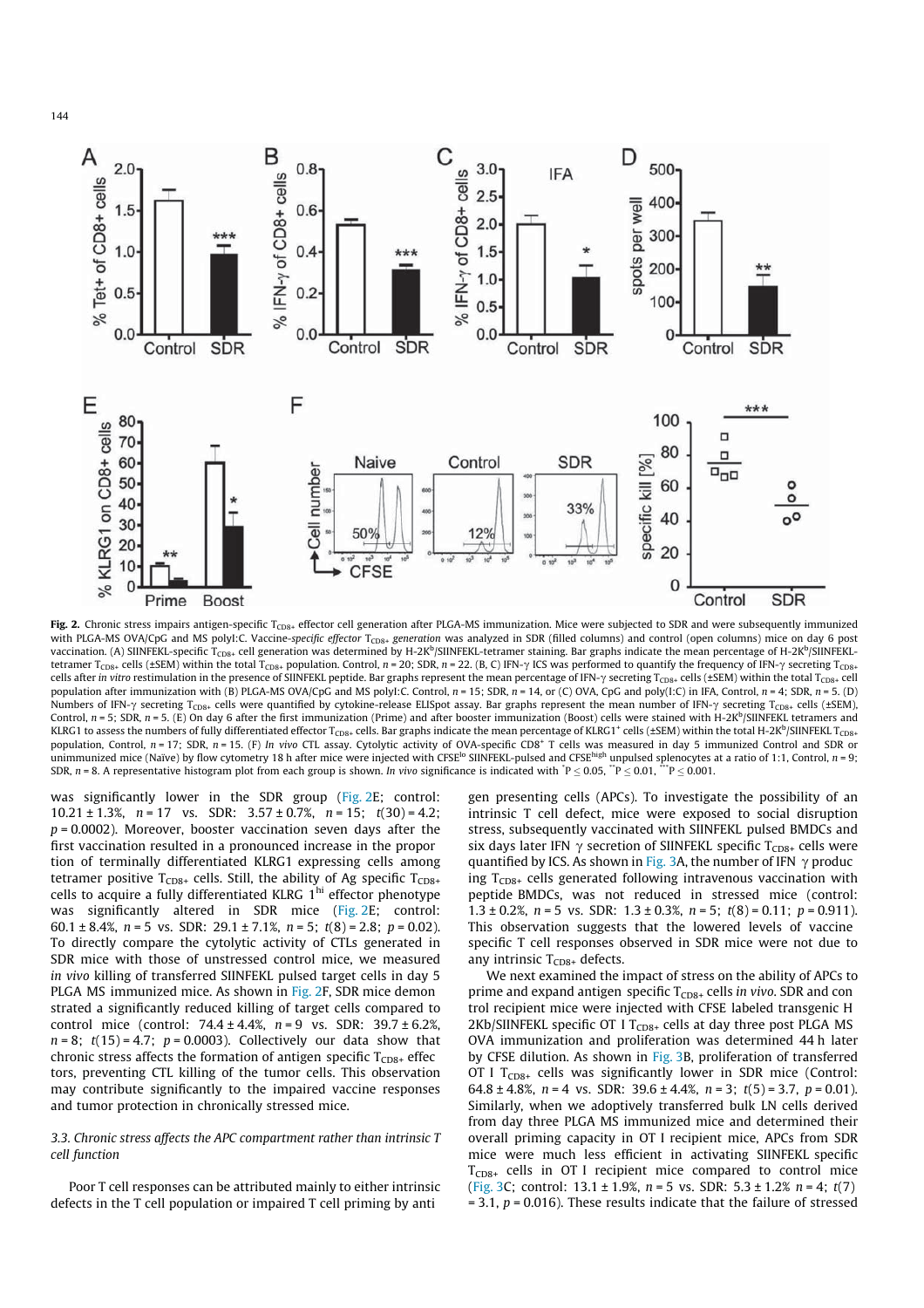

Fig. 3. Delineating the role of intrinsic T cell defects versus antigen presenting cell (APC) dysfunction in vivo. (A) T<sub>CD8+</sub> generation in control and SDR mice immunized with SIINFEKL-pulsed BMDCs. SDR and control mice were immunized by i.v. injection of  $2x10^6$  SIINFEKL-pulsed BMDCs and six days later IFN- $\gamma$ -producing T<sub>CD8+</sub> cells were quantified by ICS. Bar graphs represent the mean percentage of IFN- $\gamma$  -producing T<sub>CD8+</sub> cells (±SEM) within the total T<sub>CD8+</sub> population. Control, n = 5; SDR, n = 5. (B) Proliferation of transferred naïve OT-I cells in immunized control and SDR mice. On day three after immunization with PLGA-MS-OVA/CpG and PLGA-MS-polyI:C control and SDR mice (Thy1.1) were injected with naïve CFSE-labeled OT-I cells (Thy1.2) and T cell proliferation was determined 44 h later by CFSE dilution. Control,  $n = 4$ ; SDR,  $n = 3$ . Representative profiles gated on recovered Thy1.2<sup>+</sup> OT-I<sup>+</sup> cells show sustained OT-I proliferation in unstressed control mice compared with that observed in SDR mice. Bar graphs represent the mean percentage of proliferated OT-I cells (±SEM) in control, SDR or unimmunized (Naive) recipient mice. (C) The overall capability of bulk LN cells to prime antigen-specific T<sub>CD8+</sub> cells was determined. SDR and control mice were vaccinated with PLGA-MS as used in (B) into both hind footpads. Three days later, popliteal LNs were harvested and the obtained single cell suspensions were i.v. injected into naïve recipient OT-I mice. OT-I mice were analyzed for IFN- $\gamma$ -producing T<sub>CD8+</sub> cells by ICS. Bar graphs represent the mean percentage of IFN- $\gamma$ -producing T<sub>CD8+</sub> cells (±SEM) within the total T<sub>CD8+</sub> population. Control, n = 5; SDR, n = 4. (D) Effects of in vivo macrophage depletion on the  $T_{CD8+}$  priming capacity in SDR mice. On the last day of SDR procedure macrophages were depleted by injections of clodronate liposomes. Mice were immunized with PLGA-MS as in (B) and IFN- $\gamma$ -producing T<sub>CD8+</sub> cells were determined by ICS. Bar graphs represent the mean percentage of IFN- $\gamma$  producing specific T<sub>CD8+</sub> cells (±SEM) within the total T<sub>CD8+</sub> population. Control,  $n = 5$ ; SDR,  $n = 4$ . (E) Priming ability of CD11c<sup>+</sup> cells. Purified CD11c<sup>+</sup> cells from stressed and control mice on day 3 after PLGA-MS based immunization were pooled and either directly i.v. transferred into naive recipient OT-I mice or were pulsed with SIINFEKL-peptide before adoptive transfer. The overall priming capacity of transferred CD11c<sup>+</sup> DCs was analyzed five days later by IFN- $\gamma$  ICS. Bar graphs represent the mean percentage of IFN- $\gamma$  producing SIINFEKLspecific T<sub>CD8+</sub> cells (±SEM) within the total T<sub>CD8+</sub> population. Control, n = 5; SDR, n = 5. Shown are representative results from two independent experiments. Significance is indicated with  $P \le 0.05$ ,  $P \le 0.01$ ,  $P \le 0.001$ .

mice to mount a proper antitumor  $T_{CD8+}$  response is localized within the APC compartment.

As we have previously established that  $CD11c<sup>+</sup>DCs$  and macro  $phages (M\Phi s)$  are the two major APCs involved in the uptake and cross presentation of PLGA MS encapsulated antigen in vivo (Schliehe et al., 2011), we aimed at discriminating the contribution of each APC subpopulation on impaired T cell priming in SDR mice. We examined whether selective depletion of macrophages at the time of vaccination could affect stress induced changes of  $T<sub>CDS+</sub>$ cell priming. Mice were treated 18 h before PLGA MS immuniza tion with clodronate liposomes to achieve transient depletion of macrophages in the draining lymph nodes, blood, and spleen (Schliehe et al., 2011). SIINFEKL specific  $T_{CDS+}$  generation was ana lyzed six days post vaccination by ICS. Depletion of macrophages did not reverse the stress induced decline of responding  $T_{CD8+}$  cells (Fig. 3D, control:  $0.91 \pm 0.1\%$ ,  $n = 4$  vs SDR:  $0.45 \pm 0.8\%$ ,  $n = 4$ ;  $t(7)$ 

 $= 3.5$ ,  $p = 0.01$ ), indicating that macrophages are not the main tar gets of the stress response. To examine if stress impaired the ability of DCs to process and present cognate peptides to antigen specific  $T_{CD8+}$  cells, we assessed the capacity of isolated CD11 $c^+$  DCs from day three PLGA MS immunized mice to activate a SIINFEKL specific T cell response in untreated OT I recipient mice. As shown in Fig. 3E, purified splenic  $CD11c<sup>+</sup>$  DC cells derived from SDR mice had a substantially lower ability to stimulate a  $T_{CD8+}$  cell response in OT I recipient mice compared to equal numbers of  $CD11c<sup>+</sup> DC$ originating from unstressed mice (Fig. 3E, control:  $8.0 \pm 1.2\%$ )  $n = 2$  vs. SDR:  $2.5 \pm 0.9$ %,  $n = 2$ ;  $t(2) = 3.7$ ,  $p = 0.07$ ). We validated these results and modified the experimental set up by externally pulsing CD11c<sup>+</sup> DCs from stressed and control mice with the K<sup>b</sup> binding OVA epitope SIINFEKL before adoptive transfer and investigated whether the attenuated CTL induction is still present in OT I recipient mice. As shown in Fig. 3E, no differences in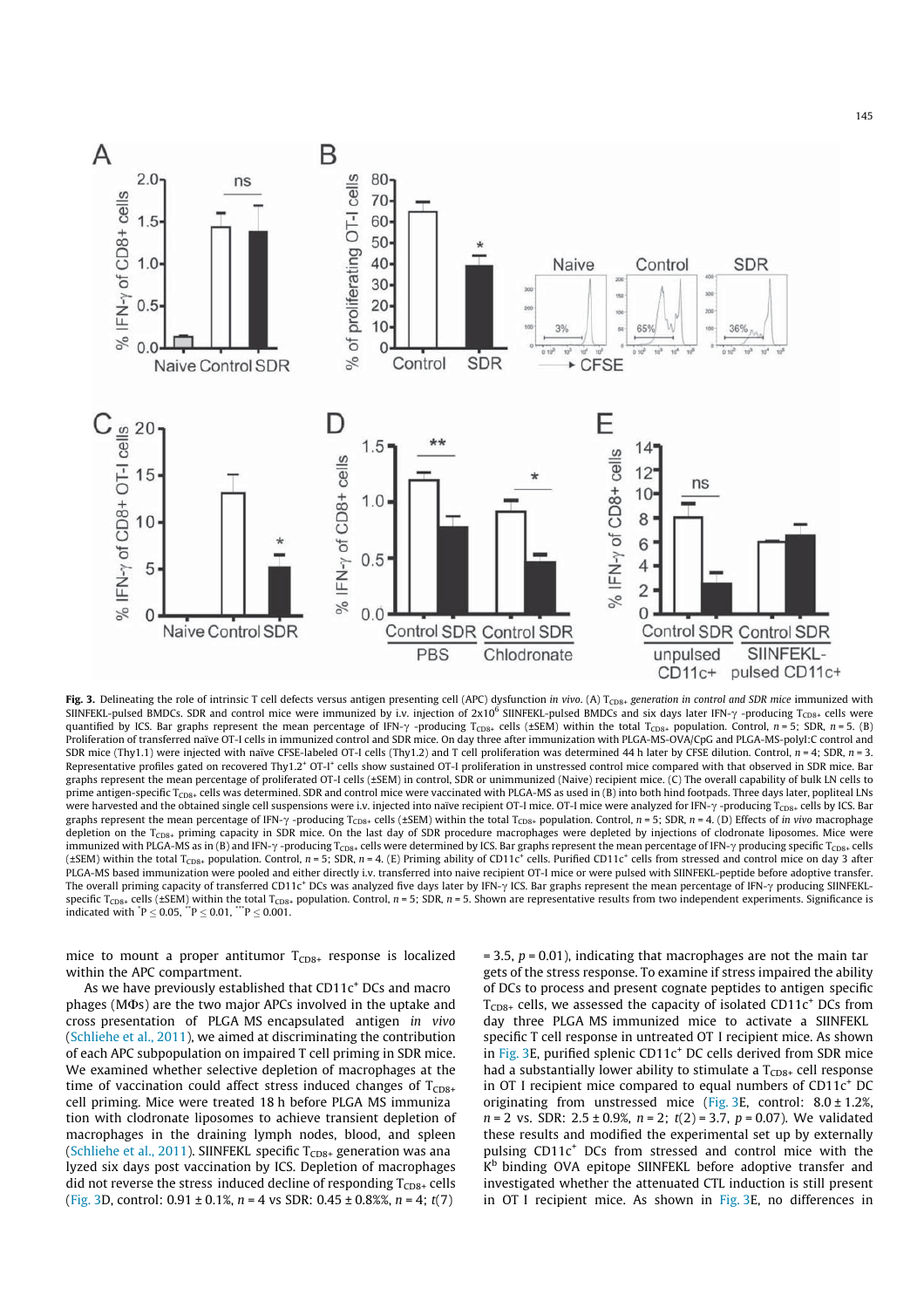$T_{CDS+}$  responses were detected. Collectively, our data presented so far support the concept that a compromised priming capacity of CD11c<sup>+</sup> cells impedes optimal anti tumor  $T_{CD8+}$  induction in chron ically stressed mice.

## 3.4. Chronic stress significantly alters the potential of DCs to mature and to present PLGA MS encapsulated antigen for subsequent  $T_{CD8}$ + priming

In order to gain mechanistic insights into the cause of the com promised ability of chronically stressed mice to prime SIINFEKL specific  $T_{CD8+}$  cells, we examined critical steps involved in the anti gen presentation process in vitro: antigen uptake, peptide presen tation and DC maturation. Initially, we investigated the overall capacity of isolated CD11c<sup>+</sup> cells to prime an autologous  $T_{CDS+}$  line established from OT I mice infected with a recombinant vaccinia virus (rVV) expressing SIINFEKL. Isolated CD11c<sup>+</sup> DCs from naïve stressed and control mice were incubated with PLGA MS overnight and co cultured with SIINFEKL specific CTLs. IFN  $\gamma$  producing T<sub>CD8+</sub> cells were then quantified by ICS. As shown in Fig. 4A,  $CD11c<sup>+</sup>$  cells from SDR mice have an inferior ability to activate SIINFEKL specific  $T_{CD8+}$  cells compared to CD11c<sup>+</sup> cells from control mice (Fig. 4A, control:  $4.95 \pm 0.3$ %,  $n = 5$  vs SDR:  $3.39 \pm 0.1$ %,  $n = 5$ ;  $t(8) = 4.9$ ,  $p = 0.001$ ). External peptide pulsing of CD11 $c<sup>+</sup>$  DCs with the H  $2K<sup>b</sup>$  binding OVA epitope SIINFEKL rescued the attenuated CTL induction. In order to rule out the possibility of insufficient antigen uptake, we next analyzed the ability of APCs to actively internalize PLGA MS encapsulated antigens. Purified splenic cells from stressed and control mice were monitored for their capacity to take up fluorescent quantum dot (QD) labeled PLGA MS in vitro by flow cytometry. As shown in Fig. 4B, internalization of QD bearing PLGA MS varied between the  $CD11c^*$ ,  $CD11b^*$ ,  $F4/80^*$ , and the MHC class II<sup>+</sup> population but did not differ significantly between SDR and control mice.

Because effective T cell activation is dependent on the matura tion stage of DCs, we addressed the possibility that chronic stress exposure impacts DC maturation. Purified  $CD11c<sup>+</sup>$  cells from stressed and control mice were co cultured in the presence of PLGA MS OVA/CpG and typical signs of DC maturation were mon itored. As shown in Fig. 4C, the uptake of PLGA MS induced a 2 3 fold increase in mean expression of CD86, CD40, MHCII, and CCR7 on CD11c<sup>+</sup> cells derived from control mice within 24 h. However, the extent of DC maturation, as reflected by upregulation of cos timulatory (CD86, CD40) and MHC II molecules as well as the che mokine receptor CCR7 was significantly reduced on  $CD11c<sup>+</sup>$  cells from stressed mice.

Various studies have suggested a role for stress induced corti costerone (CORT) secretion in modulation of DCs function and mat uration (Elftman et al., 2007). To verify individual stress responses and their effect on DC maturation, we determined plasma CORT levels and atrophy of the thymus, both being the consequence of frequent adrenocortical activation and a hallmark of the SDR model. As shown in Fig. 4D, repeated exposure to the social stres sor resulted in a significant rise in CORT levels, accompanied by a marked reduction of thymus mass in SDR mice that ultimately impeded phenotypic maturation of  $CD11c<sup>+</sup>DCs$  after LPS stimula tion. Collectively, these data provide evidence that CORT induced intrinsic DC dysfunction is a primary mechanism by which social stress impairs the efficacy of cancer vaccines.

## 3.5. Chronic stress impairs migration of Ag bearing DCs to the draining LNs

In order to investigate whether the poor maturation influences the capacity of antigen loaded DCs to migrate to the dLN we injected fluorescent QD labeled PLGA MS into the footpad of SDR and control mice. At different time points after injection dLN were assessed for the total number of QD bearing by FACS analysis (Fig. 5A). A significantly lower rate of QD positive  $CD11c^+$  cells reached LNs in SDR mice after 24 h (control:  $170 \pm 23$ ,  $n = 4$  vs SDR:  $84 \pm 20$ ,  $n = 5$ ;  $t(7) = 2.9$ ,  $p = 0.022$ ), 48 h (control:  $722 \pm 80$ ,  $n = 9$  vs SDR:  $445 \pm 83$ ,  $n = 6$ ;  $t(13) = 2.3$ ,  $p = 0.038$ ) and 72 h (con trol:  $2195 \pm 190$ ,  $n = 13$  vs SDR:  $1042 \pm 105$ ,  $n = 12$ ;  $t(23) = 5.2$ ,  $p = 0.0001$ ), suggesting that the efficiency of DCs migrating to lymph nodes was impaired after SDR exposure.

In order to rule out that the reduced number of QD bearing  $CD11c<sup>+</sup>$  cells reaching the draining LN is due to insufficient antigen uptake at the injection site, we next monitored the ability of APCs to actively internalize QD bearing PLGA MS antigens after subcu taneous footpad injection. As shown in Fig. 5B, the internalization of QD bearing PLGA MS in vivo did not differ between SDR and control mice. Collectively, these data provide evidence that the compromised  $T_{CD8+}$  generation is due to an impaired ability of vaccine targeted DCs to infiltrate the dLN and to prime subsequent tumor specific  $T_{CD8+}$  responses.

# 4. Discussion

Despite continued progress in the treatment of many tumors, cancer is one of the most stressful, life threatening illnesses that a patient might have to cope with. Accumulating evidence suggests that such chronic stress suppresses anti tumor  $T_{CD8+}$  immunity in cancer patients and animal models. However, whether stress adversely affects anti tumor  $T_{CD8+}$  efficacy of cancer vaccines has not been investigated yet. Here we show that chronic stress signif icantly impairs vaccine specific  $T_{CD8+}$  generation and tumor pro tection in a subcutaneous B16 ovalbumin (MO 5) melanoma model by impairing DC maturation and subsequent  $T_{CD8+}$  priming.

We have previously demonstrated that PLGA MS vaccination induced prophylactic as well as therapeutic protection against aggressive B16 (OVA) melanomas (Mueller et al., 2011). Here we found that mice undergoing six days of social disruption stress dis played a strikingly reduced tumor protection in response to immu nization under both prophylactic and therapeutic conditions. Chronically stressed mice exhibited significantly decreased num bers of vaccine specific, IFN  $\gamma$  producing  $T_{CD8+}$  effectors (Fig. 2A D). Moreover a significant fraction of the generated CTLs failed to acquire a fully matured effector phenotype, indicated by a low expression of KLRG 1 (Fig. 2E). The importance of  $T_{CD8+}$  effec tors for immune mediated tumor eradication in cancer patients is well established, and the generation of anti tumor  $T_{CD8+}$  cells is also a hallmark of tumor regression following PLGA MS vaccina tion (Waeckerle Men and Groettrup, 2005). Thus we reasoned that differences in tumor control are caused by changes in numbers and quality of vaccine induced  $T_{CD8+}$  cells. This assumption is further substantiated by the observation that chronically stressed mice showed a significant reduction of CTL mediated target cell killing.

DCs play a central role in the induction of anti tumor  $T_{CD8+}$ responses and they have been proven frequently as crucial factor for effective anti tumor control and the success of cancer immunotherapy (Palucka and Banchereau, 2012). Our findings reveal that the blunted  $T_{CD8+}$  response in the stressed animals was at least in part due to a blockade of DC maturation. Unlike DCs from control mice that responded to PLGA MS uptake by sig nificant up regulation of maturation associated factors such as CD40, CD86, and MHC class II receptors, DCs from chronically stressed mice showed considerable impairments in upregulating these maturation markers (Fig. 4C). Modulation of DC maturation and function by acute and chronic stress hormones has been described previously (Truckenmiller et al., 2006), suggesting that this is a general mechanism how chronic stress impedes  $T_{CD8+}$  cell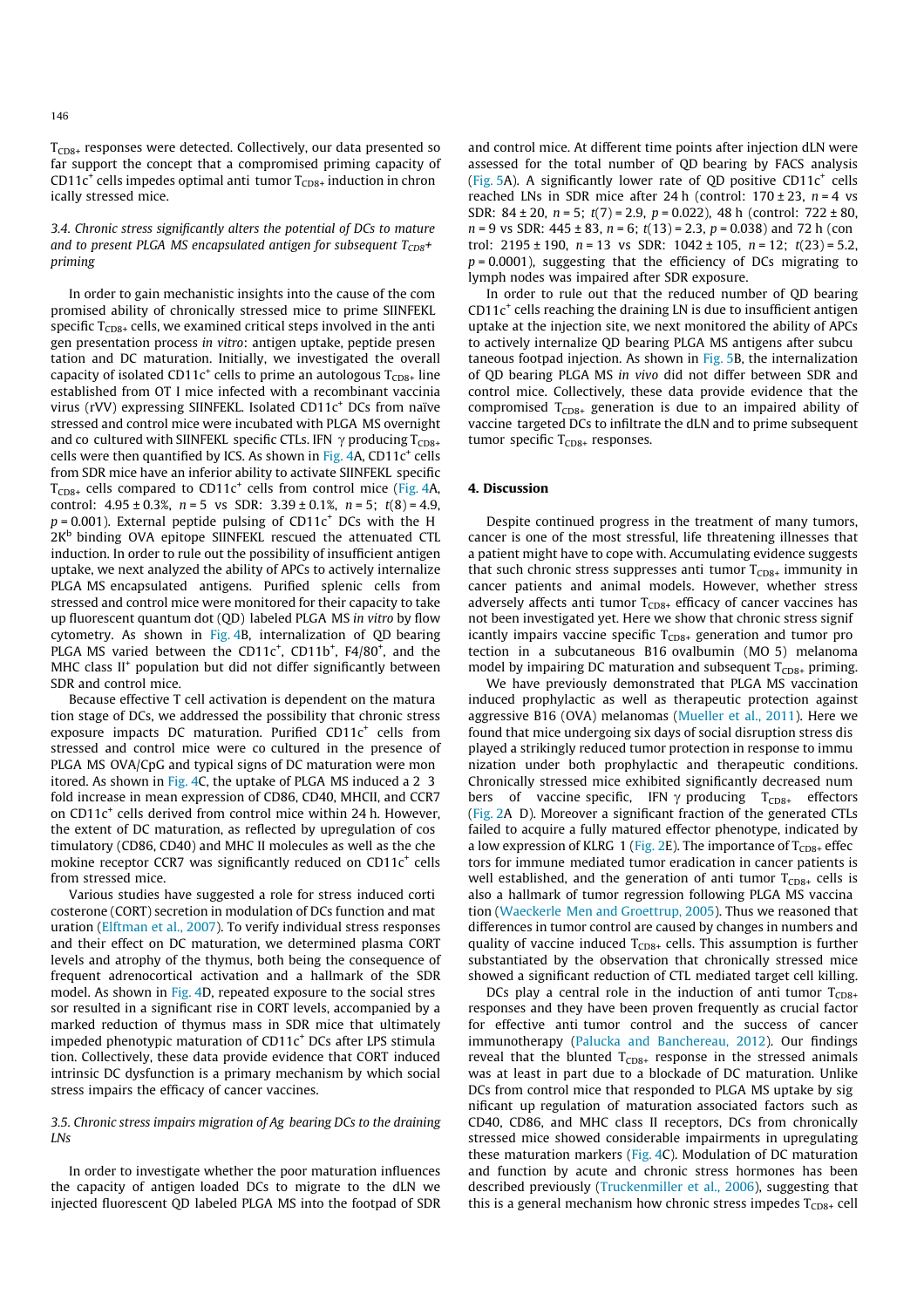

Fig. 4. DCs from SDR mice show an impaired T cell stimulatory function due to poor functional maturation. (A) An antigen presentation assay was performed using purified CD11c<sup>+</sup> DCs from spleens of SDR and control mice. These cells were incubated with PLGA-MS-OVA/CpG and MS polyI:C overnight, then pulsed with SIINFEKL-peptide (SIINFEKL-pulsed) or left unpulsed followed by 6 h of co-incubation with a SIINFEKL-specific CTL line. Activation of peptide-specific CTLs was determined by ICS IFN- $\gamma$  and flow cytometry. Bar graphs represent the mean percentage of IFN- $\gamma$ -producing SIINFEKL-specific CTLs (±SEM). Control, n = 5; SDR, n = 5. (B) Internalization of PLGA-MS by control and SDR splenocytes incubated at 4 °C (neg) or 37 °C with fluorescent Quantum dot (QD) positive PLGA-MS for 5 h. Cells were stained for CD11b, CD11c, F4/80 or MHC class II, respectively, and the percentage of QD-positive cells assessed by flow cytometry. All values represent the mean percentage of QD-positive cells (±SEM) of the respective cell type. Control, n = 5; SDR, n = 5. (C) Maturation of CD11c<sup>+</sup> cells upon PLGA-MS uptake in vitro. Splenocytes of mice were incubated with fluorescent QD-positive PLGA-MS overnight. After 18 h, QD-positive cells were assessed for surface expression of CD86, CD40, MHC class II, and CCR7 by flow cytometry and compared to the expression on QD-negative cells (no uptake, dashed bars), respectively. All values represent the mean fluorescence for the respective surface markers (±SEM) of QD-positive cells. Control,  $n = 5$ ; SDR,  $n = 5$ . (D). Thymus mass and plasma CORT level of individual SDR and control mice was assessed and correlated with splenic CD11c + maturation after in vitro stimulation with LPS overnight. All values represent the mean fluorescence for CD86, CD80, and CCR7 surface expression (±SEM) on CD11c + cells of LPSstimulated splenocytes compared to non-stimulated splenocytes (dashed bars. Control,  $n = 5$ ; SDR,  $n = 4$ . Shown are representative results from two independent experiments. Significance is indicated with  $\mathbf{P} \leq 0.05$ ,  $\mathbf{P} \leq 0.01$ ,  $\mathbf{P} \leq 0.001$ .

responsiveness. Importantly, DCs from stressed mice were also found to exhibit a significantly lower expression of CCR7, which plays a pivotal role in directing activated DCs from the periphery to the T cell areas of draining lymph nodes (Pizzurro and Barrio, 2015; De Vries et al., 2003). In agreement with this notion, we found DCs from stressed mice had a significantly impaired capacity to migrate from the peripheral injection site to the regional LNs

(Fig. 5A). The decreased trafficking and accumulation of Ag loaded DCs in the dLNs was associated with a deficiency in priming a SIINFEKL specific CTL response in congenic OT I hosts (Fig. 3B), suggesting that peripheral migratory DCs in stressed mice fail to initiate vaccine specific  $T_{CD8+}$  responses due to a low migratory capacity. This conclusion is consistent with both preclinical and clinical studies showing that the magnitude of the T cell response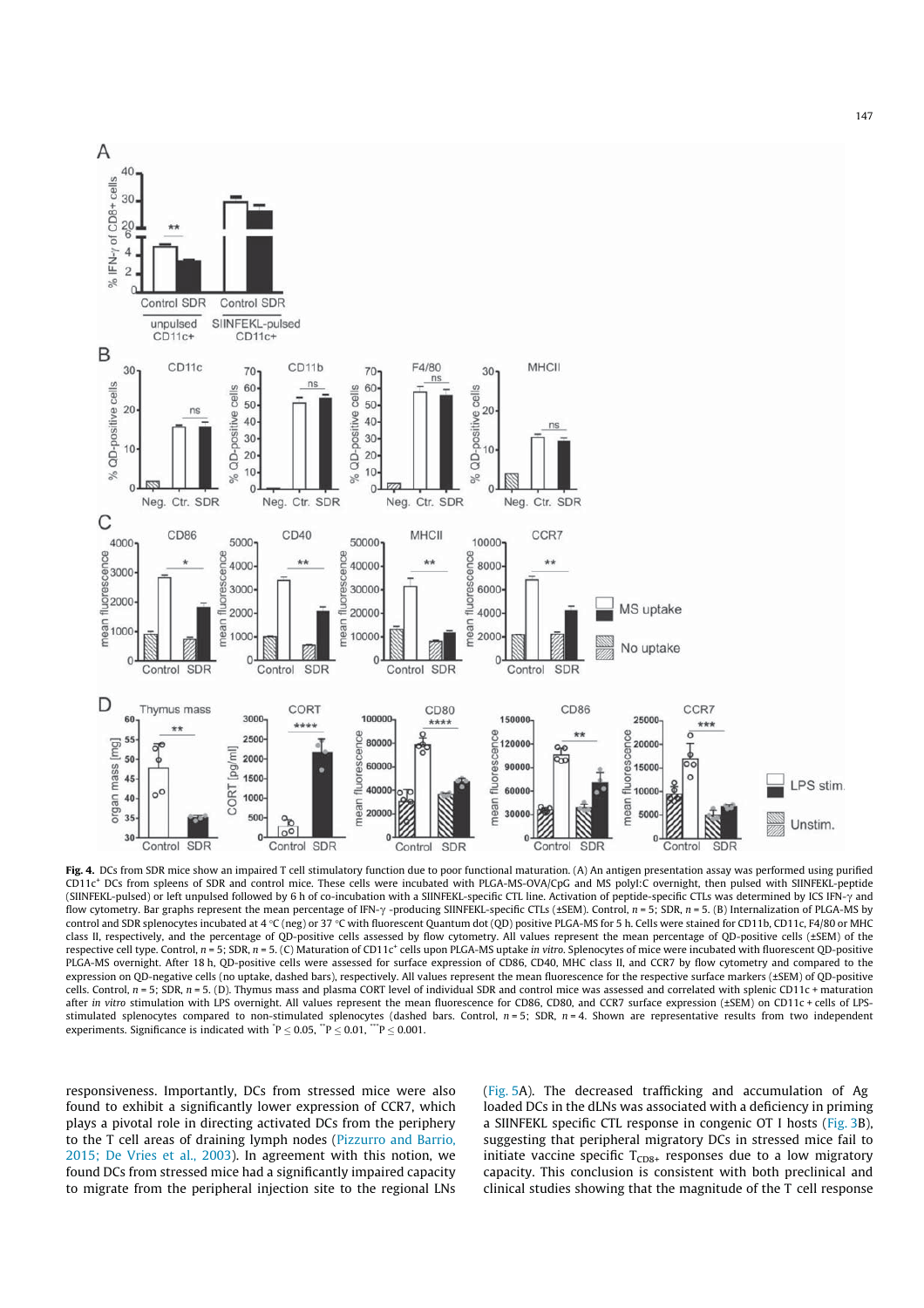

Fig. 5. Influence of chronic stress on the migration of CD11c<sup>+</sup> DCs to draining lymph nodes. (A) The ability of CD11c<sup>+</sup> cells to migrate from the site of s.c. PLGA-MS injection into the draining LN was analyzed. C57BL/6 mice received injections of fluorescent quantum dot (QD)-containing PLGA-MS into both hind footpads. 24 h (Control,  $n = 4$ ; SDR,  $n = 5$ ), 48 h (Control,  $n = 9$ ; SDR,  $n = 6$ ) and 72 h (Control,  $n = 13$ ; SDR,  $n = 12$ ) after PLGA-MS injection, both popliteal LNs were harvested, pooled and analyzed for QD-positive,  $CD11c^+$  cells by flow cytometry. All values represent the total number of recovered OD-positive CD11c<sup>+</sup> cells (±SEM) detected within dLNs of treated mice. (B) For the analysis of PLGA-MS uptake in vivo, mice received injections of QD-positive PLGA-MS into both hind footpads. 5 h after PLGA-MS injection, single cell suspensions of the feet were surface stained for CD11c, CD11b, F4/80, or MHC class II and the percentage of QD-positive cells were assessed by flow cytometry. All values represent the mean percentage of QD-positive cells of the respective cell type (±SEM). Control, n = 5; SDR, n = 5 and are representative results from two independent experiments. Significance is indicated with  $P \leq 0.05$ ,  $P \leq 0.01$ ,  $P \leq 0.001$ .

correlates with the ability of DCs to migrate to lymph nodes and thus with their maturation state (Sabado and Bhardwaj, 2015; Mitchell et al., 2015).

Non migratory lymphoid resident DCs also play an important role in the priming of  $T_{CD8+}$  cells through the transfer of the antigen from immigrating professional APCs (e.g. DCs and macrophages) and presentation through the MHC class I pathway. We found that isolated lymphoid resident DCs from SDR mice were also compro mised in their ability to functionally mature upon PLGA MS uptake (Fig. 4C) and were significantly less efficient in priming OVA specific CTLs in vitro (Fig. 4A). Hence impaired cross priming via LN resident DCs likely contributes to the impaired induction of the  $T_{CD8+}$  cell response in stressed mice. Collectively, our data pro vide evidence that intrinsic DC dysfunction in chronically stressed mice directly impairs the priming of  $T_{CD8+}$  responses in vivo, most likely as a result of inefficient migration of peripheral migratory DCs, but also possibly influenced by suboptimal MHC antigen pre sentation by lymphoid resident DCs (Fig. 3D).

Although alterations in DC functions in cancer patients were described almost two decades ago, DC dysfunction and the cellular mechanisms of abnormal differentiation and migration are still not well characterized. An understanding of how host factors regulate DCs and how this impacts the efficiency of DC based cancer vacci

nes and other immunotherapeutic approaches is far from complete and many current clinical trials are focusing on critical parameters to improve DC function. Here, we describe for the first time that chronic psychological stress suppresses the functional activity of DCs in the context of anti cancer vaccines by impeding their mat uration and migration, thereby suppressing subsequent anti tumor specific  $T_{CDS+}$  responses. The implications of this observation are potentially far reaching: It is estimated that 20 to 47% of oncology patients worldwide experience severe chronic stress, with fre quency and severity increasing with advanced stages of illness (Thornton et al., 2007; Mehnert et al., 2014).

For cancer patients such a stress related dysfunction of DCs could result in marked deficiency in the induction of anti tumor immunity and low responses to therapies that require endogenous DCs to process and present tumor Ag to T cells. As patients DCs are being targeted in multiple immunotherapeutic clinical trials worldwide it is of high importance to fully understand the impact of psychological stress on DC functionality in therapeutic settings. We are confident that the potential of cancer vaccines will be more fully realized as we gain an advanced understanding of the mech anisms that limit the efficiency of anti cancer vaccines, ultimately enabling the development of immunotherapeutic strategies which overcome these limitations.